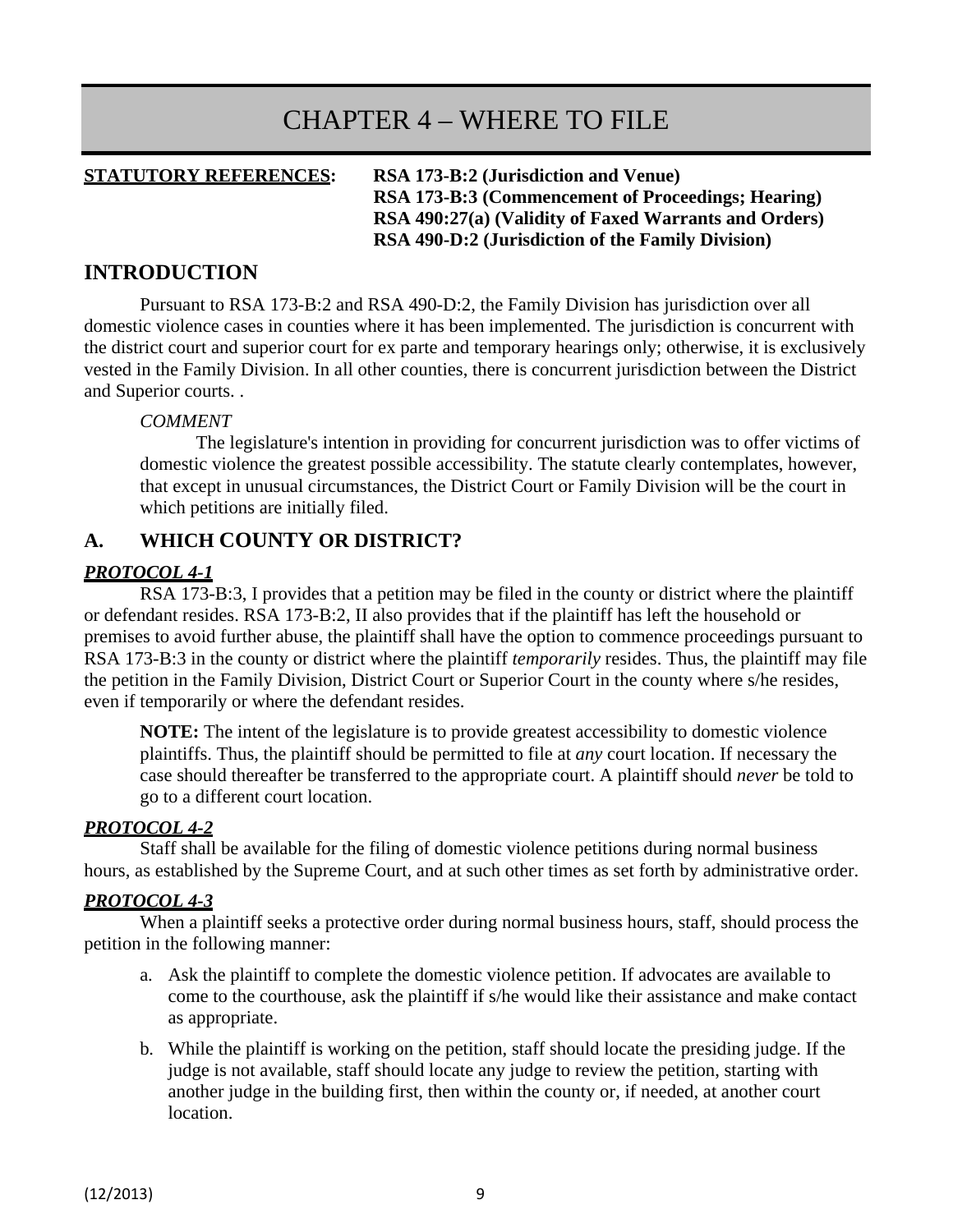- c. If the judge is not located in the building arrangements should be made to FAX the petition and temporary order form to the judge for review.
- d. The judge should review the petition and decide whether to grant a temporary order. The judge should complete the appropriate paperwork and FAX it back to the court.
- e. Once received at court, the paperwork should be processed in the usual manner.

#### *COMMENT*

RSA 490:27-a provides that domestic violence temporary orders may be applied for and issued by facsimile transmission. Any oath required for the issuance of these orders may be taken telephonically.

**NOTE:** Under no circumstances shall staff send a plaintiff to another court because of the unavailability of a judge in the building.

### *PROTOCOL 4-4*

Notwithstanding the process as set out in Protocol 4-3, the plaintiff may choose to have the petition heard at another court location.. If so, staff shall contact the court and make such other arrangements as may be necessary to effectuate the speedy review of the petition.

#### *PROTOCOL 4-5*

If a plaintiff is not temporarily or permanently residing within the jurisdiction of the court in which the petition is filed or, failing that, if the defendant is not a resident thereof, the court should refer the case to the appropriate jurisdiction after completion of the temporary orders. Prior to completing the orders, staff should contact the transferee-court to obtain the hearing date to be included in the orders of notice. The paperwork supporting a petition and order should be transferred to the court of appropriate jurisdiction immediately by fax and then sent by mail within the next day. In the event of a referral to another jurisdiction, the court shall follow the process outlined above in Protocol 4-3. Court staff shall fax the transfer order to the AOC.

# **B. TRANSFER TO ANOTHER COURT**

RSA 173-B:2, III provides that any case under this chapter may be transferred to another court on motion by either party or the court, as the interests of justice or the convenience of the parties may require. The receiving court must nonetheless have jurisdiction to hear the case.

#### *COMMENT*

While this section would appear to authorize the free transfer of domestic violence cases, such a broad interpretation is discouraged. The possibility of delay resulting from transfer and the myriad other problems resulting from moving cases from court to court are more serious in cases as potentially volatile as these.

#### *PROTOCOL 4-6*

No domestic violence case should be transferred to another court absent a written finding by the transferring court of the facts which indicate that the interests of justice or convenience of the parties require such transfer.

#### *PROTOCOL 4-7*

When a case is transferred to another court, staff of the sending court shall notify the staff of the receiving court by phone on the date of the order and obtain a date and time for hearing in the receiving court. Staff shall send the transfer order and all original documents to the receiving court, keeping copies at the transferring court. Staff shall confirm all addresses of parties and send or give each party a notice of the next-scheduled hearing at the receiving court. The transfer order must be faxed to the AOC to update the Registry the same day.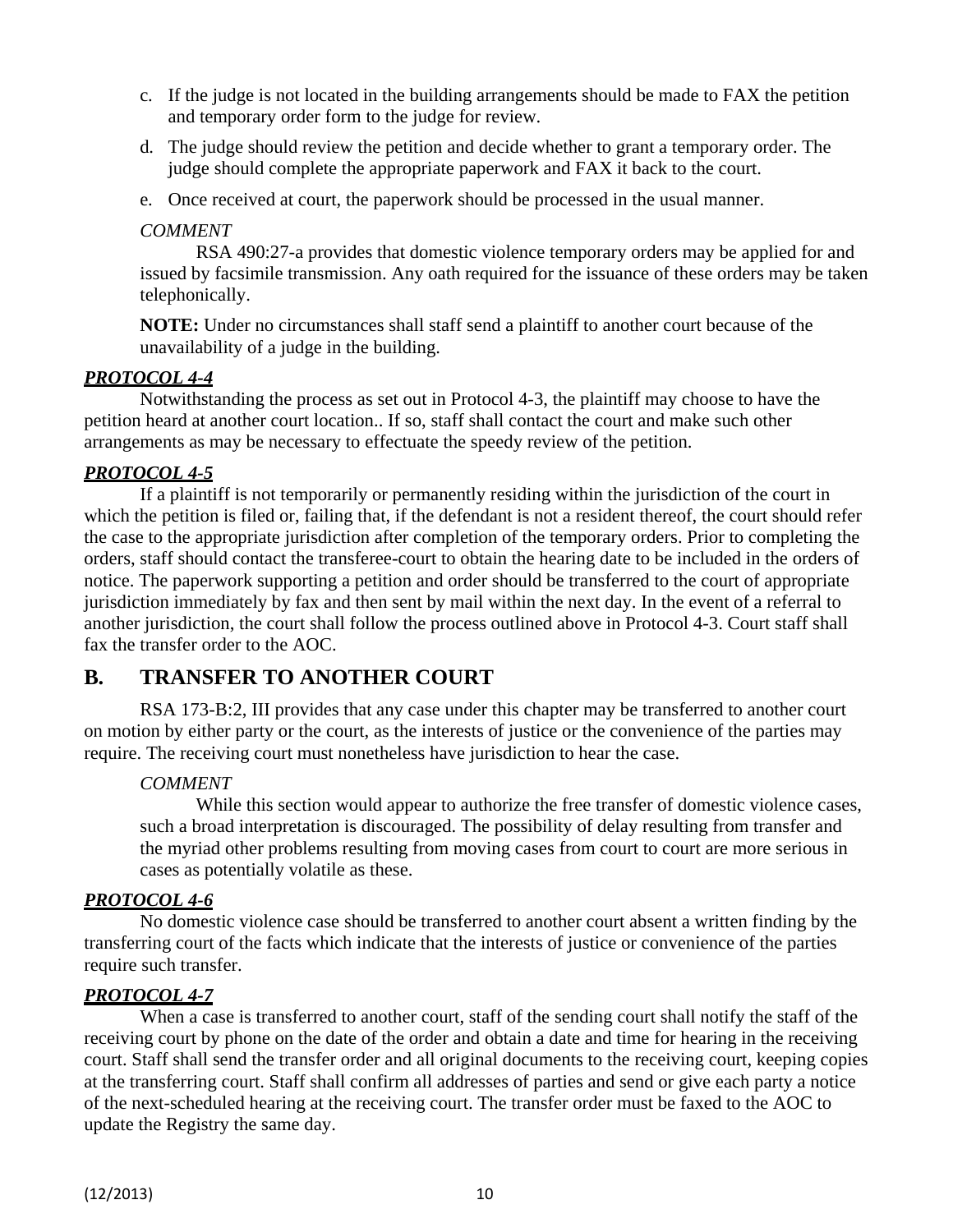# *PROTOCOL 4-8*

Transfer may be appropriate in the following circumstances:

- a. where both parties reside in a district other than where the domestic violence is alleged to have occurred;
- b. where the evidence or witnesses are more easily accessed in another district; or
- c. where related matters are pending in another court.

# **C. TRANSFER TO THE SUPERIOR COURT FOR NON-FAMILY DIVISION COUNTIES**

In counties where the family division has not yet been implemented, RSA 173-B:3, V requires the court, at the time a petition is filed, to determine whether there is an action pending in Superior Court arising out of the same situation for which the plaintiff is seeking the restraining order in the District Court. If such an action is pending in the Superior Court, the matter shall be transferred to the superior court unless justice or expediency require that the District Court act on the petition. This process will become moot as the family division expands statewide, because the family division will have jurisdiction of both proceedings, thus avoiding the need for transfer.

**NOTE:** In any case where the plaintiff satisfies the burden of proof for issuance of a temporary restraining order, the court must issue the order regardless of the pendency of a Superior Court action.

#### *PROTOCOL 4-9*

At the time the petition is filed, the plaintiff should be asked whether an action involving the parties is presently pending in the superior court. If an action is pending, court staff should call the other court to ascertain certain basic information regarding the action including:

- a. names of the parties and children of the parties;
- b. the nature and status of the action; and
- c. what, if any, outstanding orders regarding contact between parties, custody, support, visitation, use of premises and use of property have been issued.

**NOTE:** The court should inquire whether there are pending actions in any other court, including within or outside New Hampshire.

#### *PROTOCOL 4-10*

When the District Court determines that there are existing orders issued pursuant to RSA 169-B, C or D, RSA 458, or 461-A, the court should conduct the temporary hearing on the allegations contained in the petition. If an order is granted, the case should be transferred to the appropriate court.

#### *PROTOCOL 4-11*

In the event a motion is filed to transfer a petition to the Superior Court, the motion should be reviewed by the judge and a written finding made as to whether justice and expediency require the District Court to retain jurisdiction over the case, or whether transfer is appropriate.